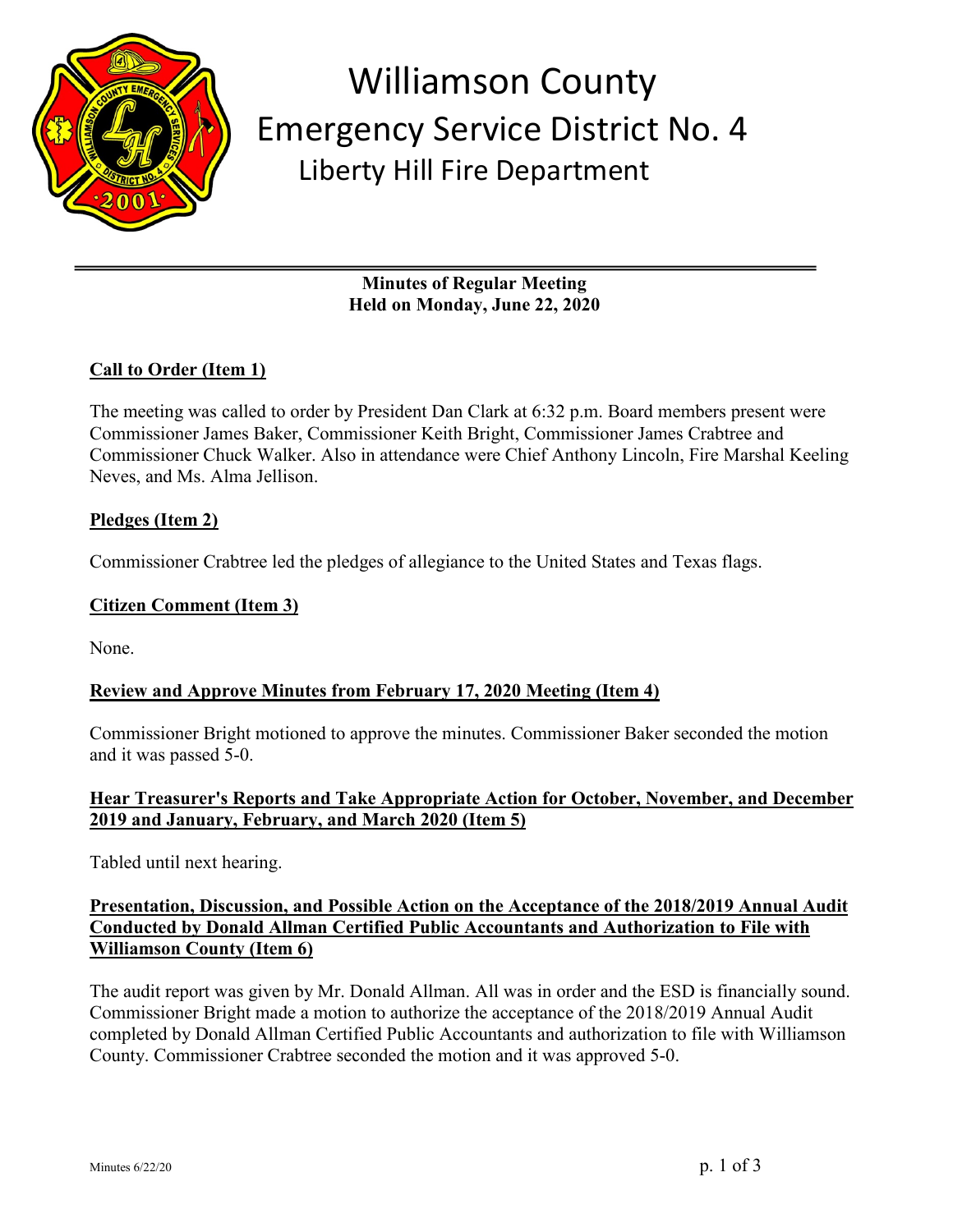

# Williamson County Emergency Service District No. 4 Liberty Hill Fire Department

## **Discussion and Possible Action on Quarterly Investment Report for the Second Quarter of the 2019/2020 Budget Year (Item 7)**

The report was given by Ms. Jellison. Commissioner Bright made a motion to approve the report. Commissioner Walker seconded the report and it was approved 5-0.

## **Discussion, Updates, and Possible Action Participating in the COVID 19 Wilco Forward Phase II Project (Item 8)**

After a discussion, Commissioner Bright motioned to approve action participating in the COVID 19 Wilco Forward Phase II Project. Commissioner Baker seconded the motion and it was approved 5-0.

#### **Discussion and Possible Action Approving a Consulting Services Agreement with HDL Companies to Provide Administration of WCESD #4 Sales and Use Tax (Item 9)**

After a discussion, Commissioner Bright motioned to approve the consulting services agreement with HDL Companies to provide administration of sales and use tax with annual automatic renewal until termination. Commissioner Crabtree seconded the motion and it was approved 5-0.

#### **Conduct Annual Review of District's Investment Policy and Consider Approval of a Resolution for Same (Item 10)**

The review was led by Ms. Jellison. After a discussion, Commissioner Baker made a motion to approve the district's investment policy and the resolution for the same. President Clark read the resolution. Commissioner Bright seconded the motion and it was approved 5-0.

#### **Discussion and Consider Adoption of the Tax and Budget Planning Calendar for 2020, and Take any Related Action, to include Scheduling of Budget Meeting/Workshop (Item 11)**

Commissioner Bright motioned to have the Budget Planning Calendar dates set at July 20 for budget planning; budget presentation and vote on proposed tax rate on August 3; the regular meeting and public hearing on August 17; and final adoption meeting on September 14. Commissioner Crabtree seconded the motion and it was approved 5-0.

#### **Discussion and Possible Action Authorizing an Engagement Letter with Silva Business Services to Provide Financial Record Keeping Support. (Item 12)**

Commissioner Bright motioned to approve the letter of agreement with Silva Business Services to provide financial support services. Commissioner Walker seconded the motion and it was approved 5-  $\Omega$ .